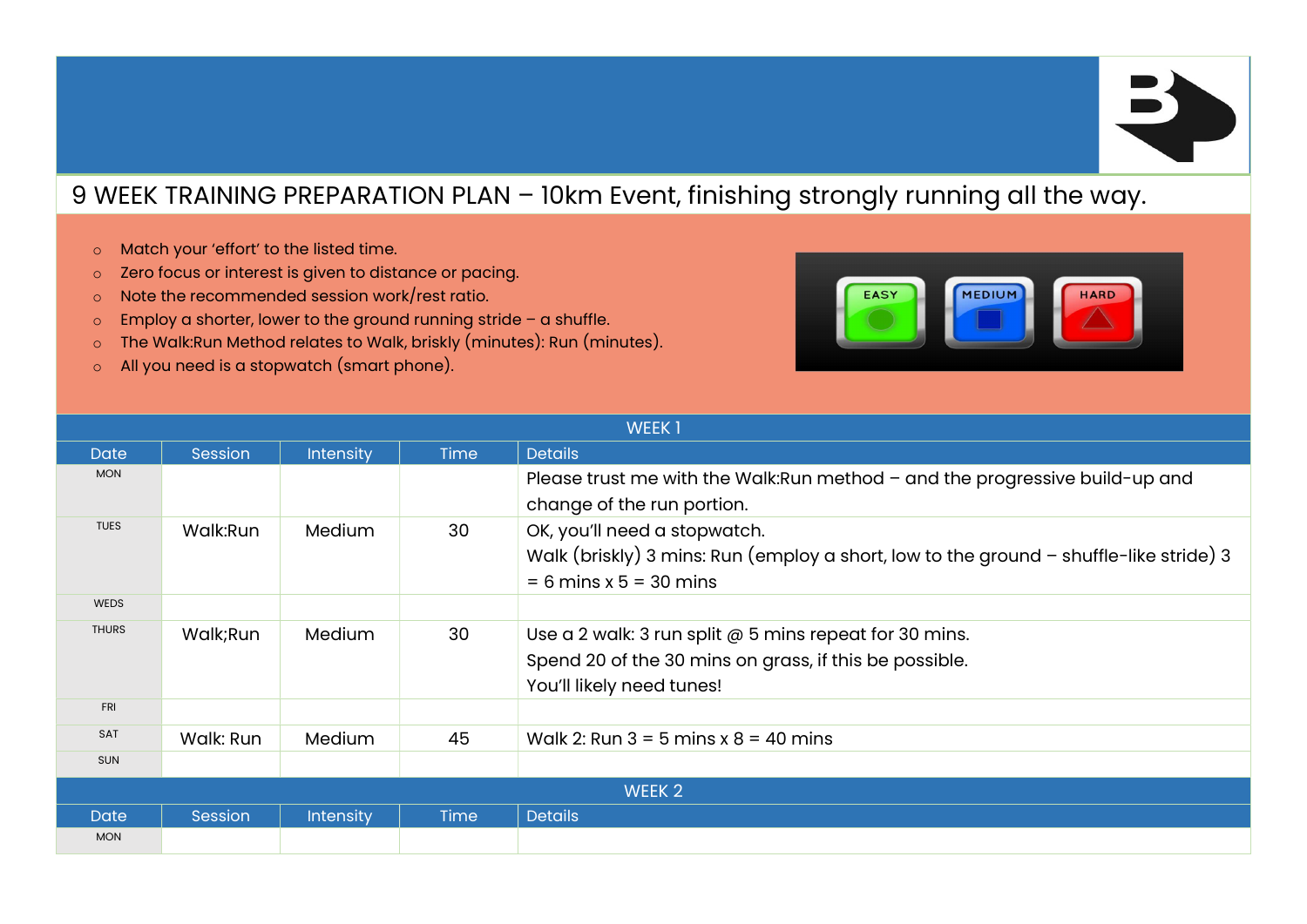| <b>TUES</b>  | Walk:Run  | Medium    | 30          | OK, you'll need a stopwatch.                                                             |
|--------------|-----------|-----------|-------------|------------------------------------------------------------------------------------------|
|              |           |           |             | Walk (briskly) 2 mins: Run (employ a short, low to the ground $-$ shuffle-like stride) 4 |
|              |           |           |             | $= 6$ mins x 5 = 30 mins                                                                 |
| <b>WEDS</b>  |           |           |             |                                                                                          |
| <b>THURS</b> | Walk;Run  | Medium    | 30          | Use a 2 walk: 3 run split @ 5 mins repeat for 30 mins.                                   |
|              |           |           |             | Spend 20 of the 30 mins on grass, if this be possible.                                   |
|              |           |           |             | You'll likely need tunes!                                                                |
| <b>FRI</b>   |           |           |             |                                                                                          |
| SAT          | Walk: Run | Medium    | 45          | Walk 2: Run $3 = 5$ mins $x 8 = 40$ mins                                                 |
| <b>SUN</b>   |           |           |             |                                                                                          |
|              |           |           |             | WEEK 2                                                                                   |
| <b>Date</b>  | Session   | Intensity | Time        | <b>Details</b>                                                                           |
| <b>MON</b>   |           |           |             |                                                                                          |
| <b>TUES</b>  | Walk:Run  | Medium    | 30          | 5 walk: 20 run: 5 walk = 30 mins                                                         |
|              |           |           |             | Run for 20 minutes at your medium effort - what ever that speed & distance yields.       |
| <b>WEDS</b>  |           |           |             |                                                                                          |
| <b>THURS</b> | Walk;Run  | Medium    | 40          | Use a 1 walk: 4 run split @ 5 mins repeat for 30 mins.                                   |
|              |           |           |             | Spend 25 of the 30 mins on grass, if this be possible.                                   |
|              |           |           |             | You'll likely need tunes!                                                                |
| <b>FRI</b>   |           |           |             |                                                                                          |
| SAT          | Walk: Run | Medium    | 42          | Walk 2: Run $5 = 7$ mins x $6 = 42$ mins                                                 |
| <b>SUN</b>   | Run       | Easy      | 15          | A short easy trot to finish off your training week.                                      |
|              |           |           |             | WEEK <sub>3</sub>                                                                        |
| <b>Date</b>  | Session   | Intensity | <b>Time</b> | <b>Details</b>                                                                           |
| <b>MON</b>   |           |           |             |                                                                                          |
| <b>TUES</b>  | Run       | Medium    | 30          | 30 super easy paced shuffle.                                                             |
| <b>WEDS</b>  |           |           |             |                                                                                          |
| <b>THURS</b> | Walk;Run  | Medium    | 40          | Use a 1 walk: 4 run split @ 5 mins repeat for 30 mins.                                   |
|              |           |           |             | Spend 25 of the 30 mins on grass, if this be possible.                                   |
|              |           |           |             | You'll likely need tunes!                                                                |
| <b>FRI</b>   |           |           |             |                                                                                          |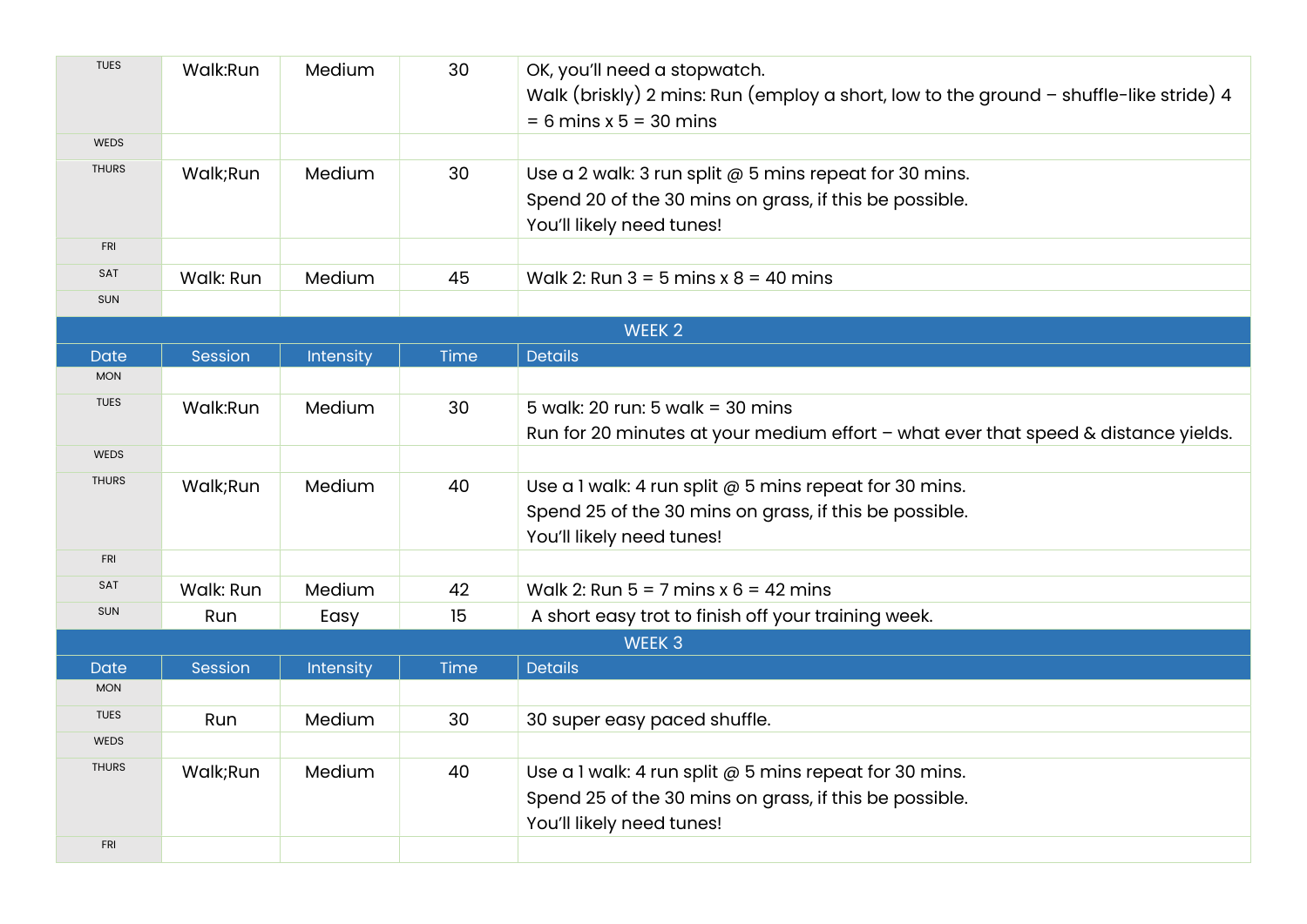| SAT               | Walk: Run | Medium    | 49   | Walk 2: Run $5 = 7$ mins x $7 = 49$ mins                                                 |  |  |
|-------------------|-----------|-----------|------|------------------------------------------------------------------------------------------|--|--|
| <b>SUN</b>        | Run       | Easy      | 15   | A short easy trot to finish off your training week.                                      |  |  |
| WEEK 4            |           |           |      |                                                                                          |  |  |
| <b>Date</b>       | Session   | Intensity | Time | <b>Details</b>                                                                           |  |  |
| <b>MON</b>        |           |           |      |                                                                                          |  |  |
| <b>TUES</b>       | Run       | Easy      | 30   | 30 super easy paced shuffle.                                                             |  |  |
| <b>WEDS</b>       |           |           |      |                                                                                          |  |  |
| <b>THURS</b>      | Walk;Run  | Medium    | 40   | 1:4 split with most of the session spend on a slope @ your medium intensity only.        |  |  |
| <b>FRI</b>        |           |           |      |                                                                                          |  |  |
| SAT               | Walk: Run | Medium    | 49   | Walk 1: Run $6 = 7$ mins x $7 = 49$ mins                                                 |  |  |
| <b>SUN</b>        | Run       | Easy      | 20   | Easy trot                                                                                |  |  |
| WEEK <sub>5</sub> |           |           |      |                                                                                          |  |  |
| <b>Date</b>       | Session   | Intensity | Time | <b>Details</b>                                                                           |  |  |
| <b>MON</b>        |           |           |      |                                                                                          |  |  |
| <b>TUES</b>       | Run       | Easy      | 35   | 35 super easy paced shuffle.                                                             |  |  |
| <b>WEDS</b>       |           |           |      |                                                                                          |  |  |
| <b>THURS</b>      | Walk;Run  | Medium    | 45   | 1:4 split with most of the session spend on a slope $\omega$ your medium intensity only. |  |  |
| <b>FRI</b>        |           |           |      |                                                                                          |  |  |
| SAT               | Run       | Medium    | 50   | Start out holding your easy effort and build to your medium effort.                      |  |  |
| <b>SUN</b>        | Run       | Easy      | 20   | Easy trot                                                                                |  |  |
| WEEK 6            |           |           |      |                                                                                          |  |  |
| <b>Date</b>       | Session   | Intensity | Time | <b>Details</b>                                                                           |  |  |
| <b>MON</b>        |           |           |      |                                                                                          |  |  |
| <b>TUES</b>       | Run       | Medium    | 40   | 40 min medium run holding your best form. Again, keep your feet lower to the<br>ground.  |  |  |
| WEDS              |           |           |      |                                                                                          |  |  |
| <b>THURS</b>      | Walk;Run  | Medium    | 40   | 1:4 split with most of the session spend on a slope @ your medium intensity only.        |  |  |
| <b>FRI</b>        |           |           |      |                                                                                          |  |  |
| SAT               | Run       | Medium    | 50   | Start out holding your easy effort and build to your medium effort.                      |  |  |
| <b>SUN</b>        | Run       | Easy      | 20   | Easy trot                                                                                |  |  |
| WEEK 7            |           |           |      |                                                                                          |  |  |